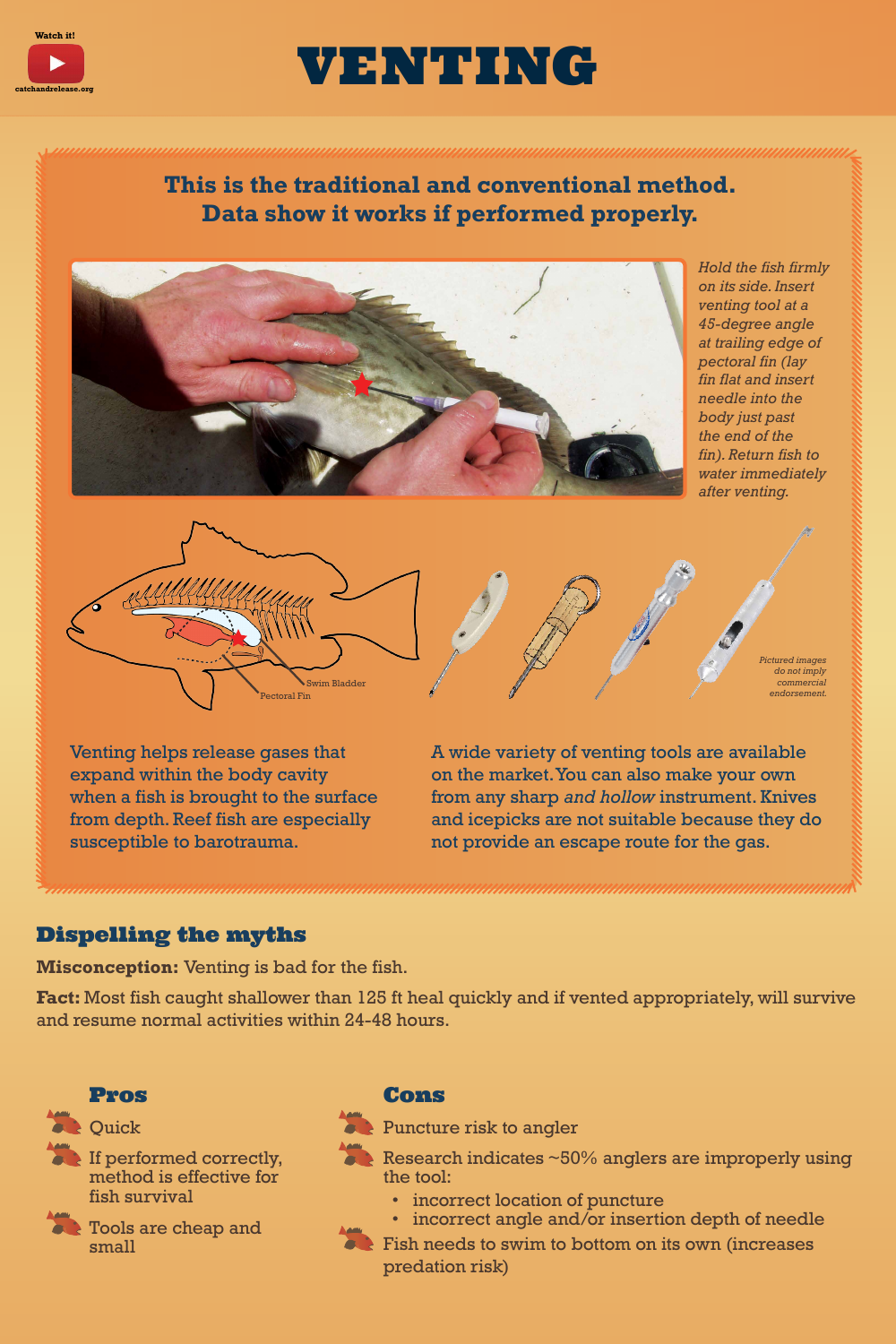# CATCH & RELEASE Getting to the Bottom of Things

## DEALING **with** BAROTRAUMA

**What is barotrauma?** Barotrauma occurs when reef fish are brought up from depth and the resulting reduction in ambient barometric pressure causes gases within the fish to expand.When this occurs, fish may be unable to return to depth after release.

2. Returning them to depth quickly Everted or protruding stomach Bulging eyes Bubbling scales using a weighted descending device.

Studies show that both approaches are effective if applied correctly. The approaches have different advantages and disadvantages – choose the one that is best for you, and make sure you know how to do it Inability to return to depth Distended intestines and bloated belly correctly.





There are two ways you can help fish suffering from barotrauma:

1.Venting, which releases gas that has expanded within the swim

bladder.



Barotrauma severity varies by species, depth of capture, and environmental conditions. It is rare at depths less than 30 feet. Occurrence and severity increase with depth. Not all fish require action. Use your best judgement!

### Why do it?



#### There's proof it works!

More and more recreational anglers, commercial fishermen and fisheries managers support the use of barotrauma mitigation strategies.



**Careful handling points:** The quicker the fish gets back in the water the better it will do. Use gear that minimizes fight time to reduce lactic acid build up and stress, and fast handling on deck for quick release.